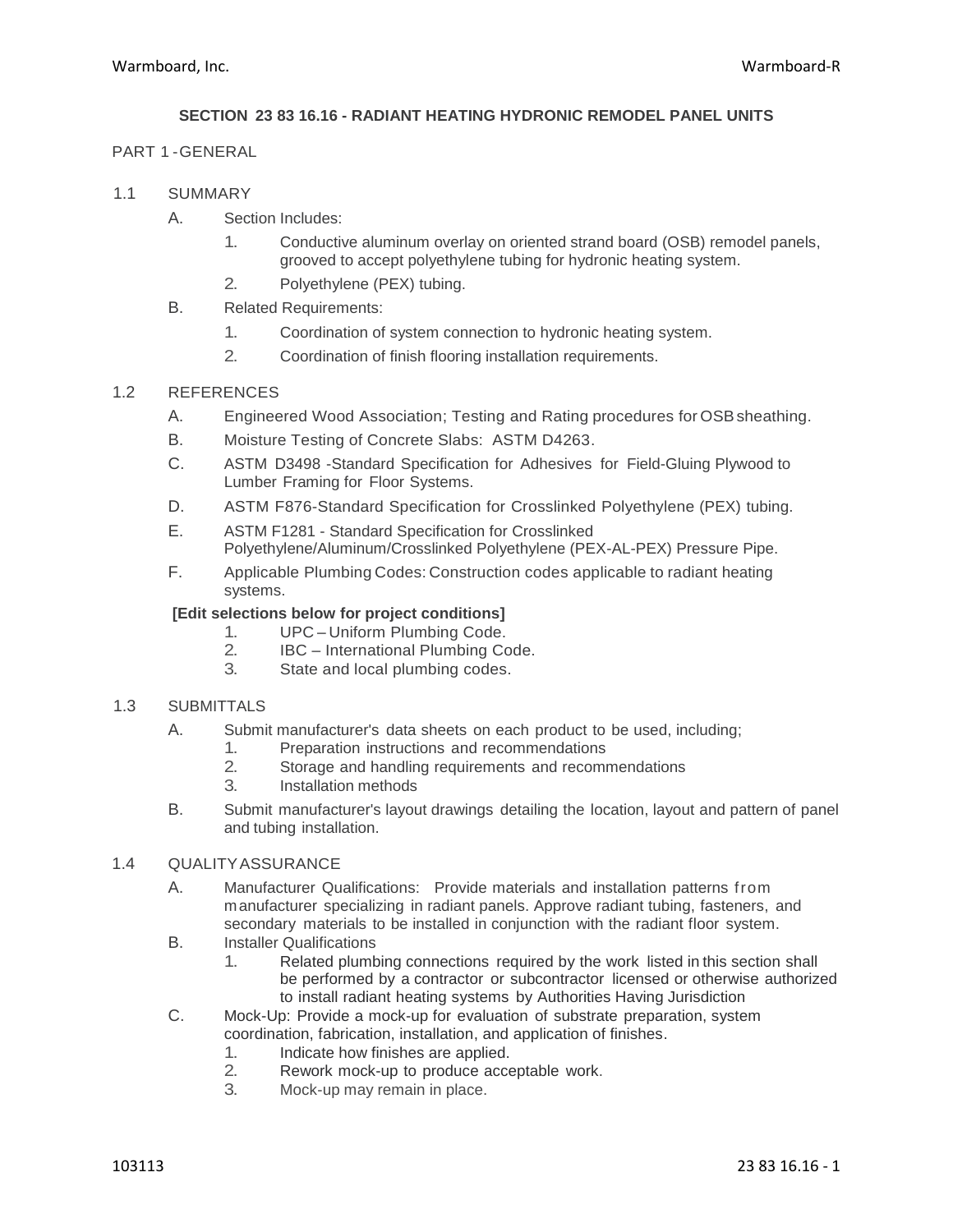# 1.5 DELIVERY, STORAGE, AND HANDLING

- A. Store products in manufacturer's unopened packaging until ready for installation.
- B. Ensure that panels remain dry before and during installation.

# 1.6 FIELD CONDITIONS

- A. Maintain environmental conditions (temperature, humidity and ventilation) within limits recommended by manufacturer for optimum results.
- B. Install panels only when environmental conditions comply with manufacturer's requirements.
- C. Panels and substrate must be dry prior to installation.

### 1.7 WARRANTY

A. Provide panel manufacturer's limited warranty.

# PART 2 - PRODUCTS

# 2.1 MANUFACTURER

A. Warmboard, Inc. 8035 Soquel Dr. Suite 41A, Aptos CA 95003 877.338.5493 831.685.9276 831.685.9278 FAX [info@warmboard.com](mailto:info@warmboard.com) [www.warmboard.com](http://www.warmboard.com/)

### 2.2 DESCRIPTION

- A. Warmboard-R OSB panels for installation on existing subfloors, concrete slab, and walls.
- B. PEX tubing installed in panels.

# 2.3 MATERIALS

- A. Radiant Panels: Nominal 13/16-inch, (20.6mm) thick, aluminum clad, OSB panels with pre-routed channels for installation of radiant heat tubing.
	- 1. Panel Dimensions: 24x48 inches (610mm x 1219mm).
	- 2. Panel Base: 25/32 inch (20mm) OSB panel.
	- 3. Radiant Barrier Overlay: 0.025 inch (0.6mm) glare resistant light green aluminum sheet bonded to plywood and conforming to channels.
	- 4. Channel size: Nominal 21/32 inch (16.7mm) diameter.
	- 5. Channel spacing: 12 inches (305mm) o.c. parallel to panel's long dimension.
- B. Radiant Heat Tubing: Cross-linked Polyethylene (PEX) based tubing designed for transmission of hot water.
	- 1. Tubing size: ASTM F876 or F1281; 1/2-inch (13mm) inside diameter.
	- 2. Hydrostatic design and pressure ratings per Plastic Pipe Institute (PPI).
		- a. 200 F degrees F at 80 psi (93.3 C at 552 KPa).
			- b. 180 F degrees F at 100 psi (82.2 C at 689 KPa).
			- c. 73.4 F degrees F at 160 psi (23 C at 1103 KPa).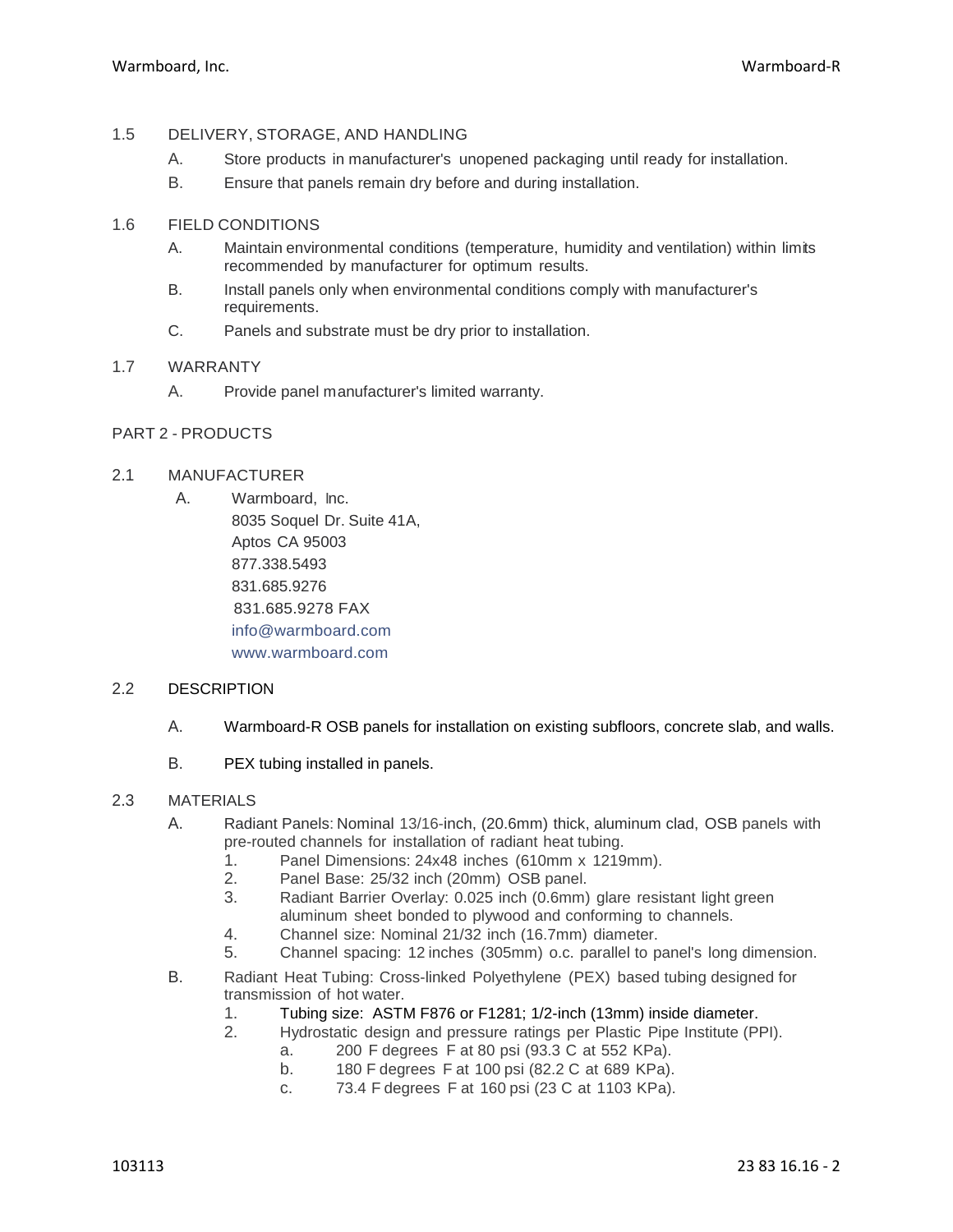- 3. Maximum Loop Length: 300 feet (91440mm).
- C. Vapor Retarder at concrete subfloor: 10-mil polyethylene sheet.

# 2.4 FASTENERS AND ADHESIVES

- A. Nails: 6 penny nails with twist, ring or otherwise deformed shank. Adjust nail length to penetrate panel and existing substrate.
- B. Screws: #9 x 1-3/4 inch GRK Uber Grade multi-purpose type.
- C. Concrete Fasteners: 2-1/2 or 2-1/4 by 1/4 inch Tapcon concrete fasteners or Split Drive Anchors.
- D. Construction Adhesive: Elastomeric resin adhesive meeting or exceeding the requirements of ASTM D3498.

### PART 3 - EXECUTION

- 3.1 EXAMINATION
	- A. Verify existing substrate is acceptable to receive panels.
	- B. Inspect substrate before beginning Installation.
	- C. Notify Architect of unsatisfactory conditions before proceeding.

### 3.2 PREPARATION

- A. Clean surfaces thoroughly prior to installation.
- B. Prepare surfaces using the methods recommended by the manufacturer for achieving the best results for the substrate under the project conditions.
- C. Remove dust, debris and dirt from substrate. Remove or set flush elements that may interfere with the installation.

## 3.3 VAPOR RETARDER INSTALLATION

- A. Install vapor retarder at concrete slab.
- B. Lap seams 24-inches (610mm).
- C. Patch tears and holes prior to panel installation.

# 3.4 PANEL INSTALLATION

- A. Install panels in accordance with manufacturer's current printed instructions.
- B. Locate panels as shown on reviewed shop drawings.

### **[Edit Note: Selection installation methods required below.]**

- C. Nail and Glue Method: At wood subfloors apply 1/4-inch wide beads of construction adhesive to panels at 12-inches o.c. (13mm) following the adhesive manufacturer's recommendations for use and open time. Apply nails in 3 rows of 4 fasteners. Set fastener heads flush. Protruding fastener heads not acceptable.
- D. Concrete Substrate: Fasten panels with concrete fasteners. Minimum 9 fasteners per panels. Set fastener heads flush. Protruding fastener heads not acceptable.
- E. Screw Method: Install panels with screws in 3 rows of 4 fasteners. Set fastener heads flush. Protruding fastener heads not acceptable.
- F. Where unusual architectural features require custom grooves to be created, follow the manufacturer's instructions on shaping and finishing grooves.

### 3.5 RADIANTTUBING INSTALLATION

- A. Do not install radiant tubing until the panels have been installed over the entire floor.
- B. Individual tubing runs shall not exceed 300 feet (91.44m).